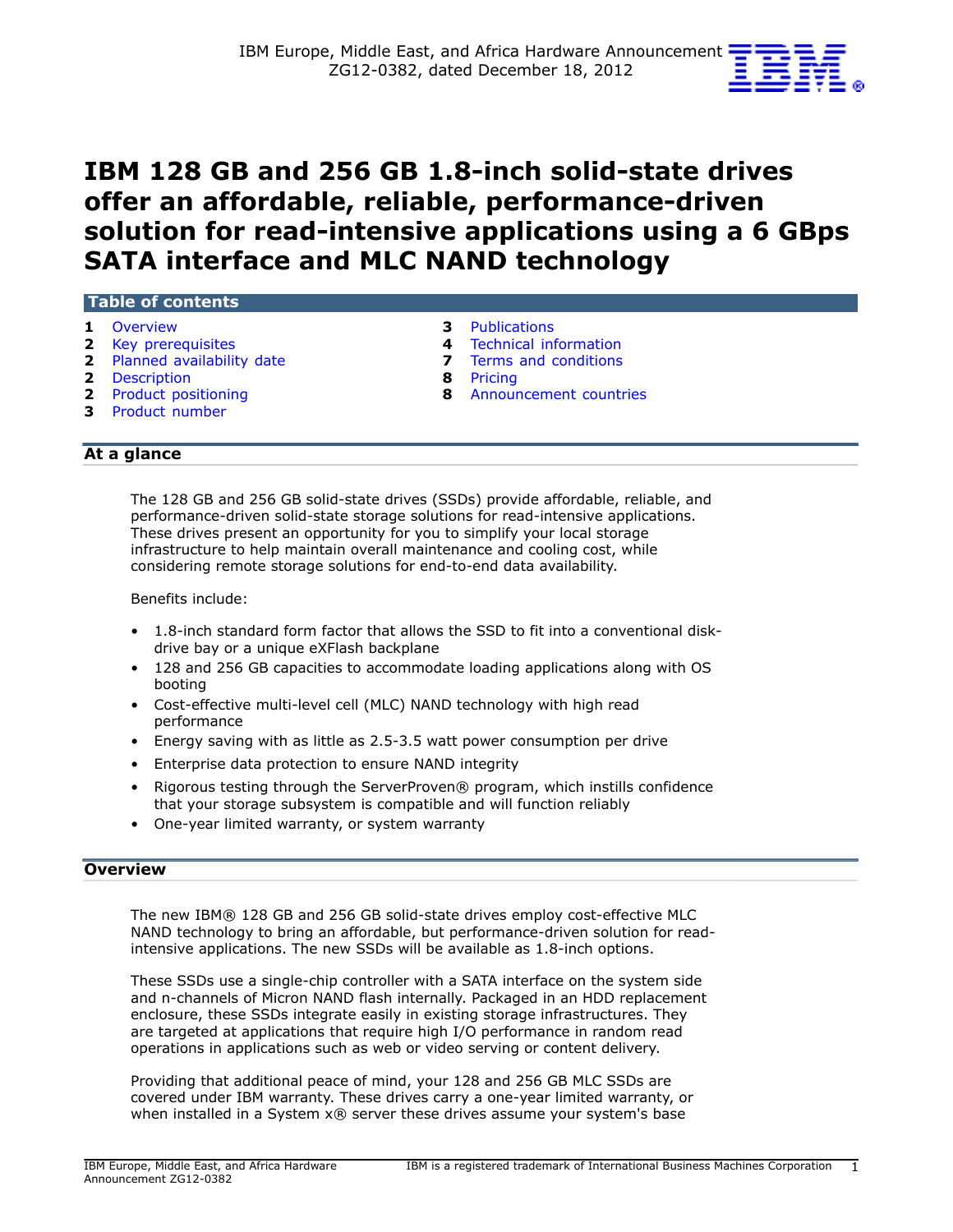warranty. Solid-state devices do have finite write or P/E cycles which are listed as Total Bytes Written (TBW). See [Limitations](#page-4-0) and the device specifications for details.

Features and functions:

128 GB and 256 GB SATA MLC SSDs for IBM System x

- 1.8-inch industry-standard form factor that fits into a conventional disk-drive bay in the server
- Fits into unique eXFlash backplane on several systems to provide higher performance, capacity, and easy serviceability
- Utilizes industry-leading 25nm MLC
- Cost-effective MLC NAND technology with high read performance
- MLC SATA drive specifically designed to fulfill client needs in the enterprise value space
- Leverages enterprise data path protection
- Energy saving with as little as 2.5-3.5 watt power consumption per drive
- Absence of moving parts, which reduces potential failure points in the server

### **Warranty**

128 GB and 256 GB SATA 1.8-inch MLC SSDs offer a one-year limited warranty<sup>1</sup>.

<sup>1</sup> For information on IBM's Statement of Limited Warranty, contact your local IBM representative. Copies are available upon request.

### <span id="page-1-0"></span>**Key prerequisites**

IBM System x or BladeCenter® system with SATA capability

### <span id="page-1-1"></span>**Planned availability date**

January 22, 2013

# <span id="page-1-2"></span>**Description**

### **IBM 128 GB and 256 GB SATA 1.8-inch MLC Enterprise Value SSDs**

These new drives bring solid-state reliability and low-power capabilities to on-blade storage. These new options will be available as single 1.8-inch MLC 2.5-watt drives.

### **Configurator support**

- IBM Web Configurator (R2)
- Configuration and Options Guide (COG)
- Standalone Solutions Configuration Tool (SSCT)
- IBM Advanced Solutions Integration Tool (ASIT)

### <span id="page-1-3"></span>**Product positioning**

These SATA MLC SSD options are positioned as optimal choices for read-intensive applications.

These SSDs support enterprise-level server and workstation applications such as:

• Web and video serving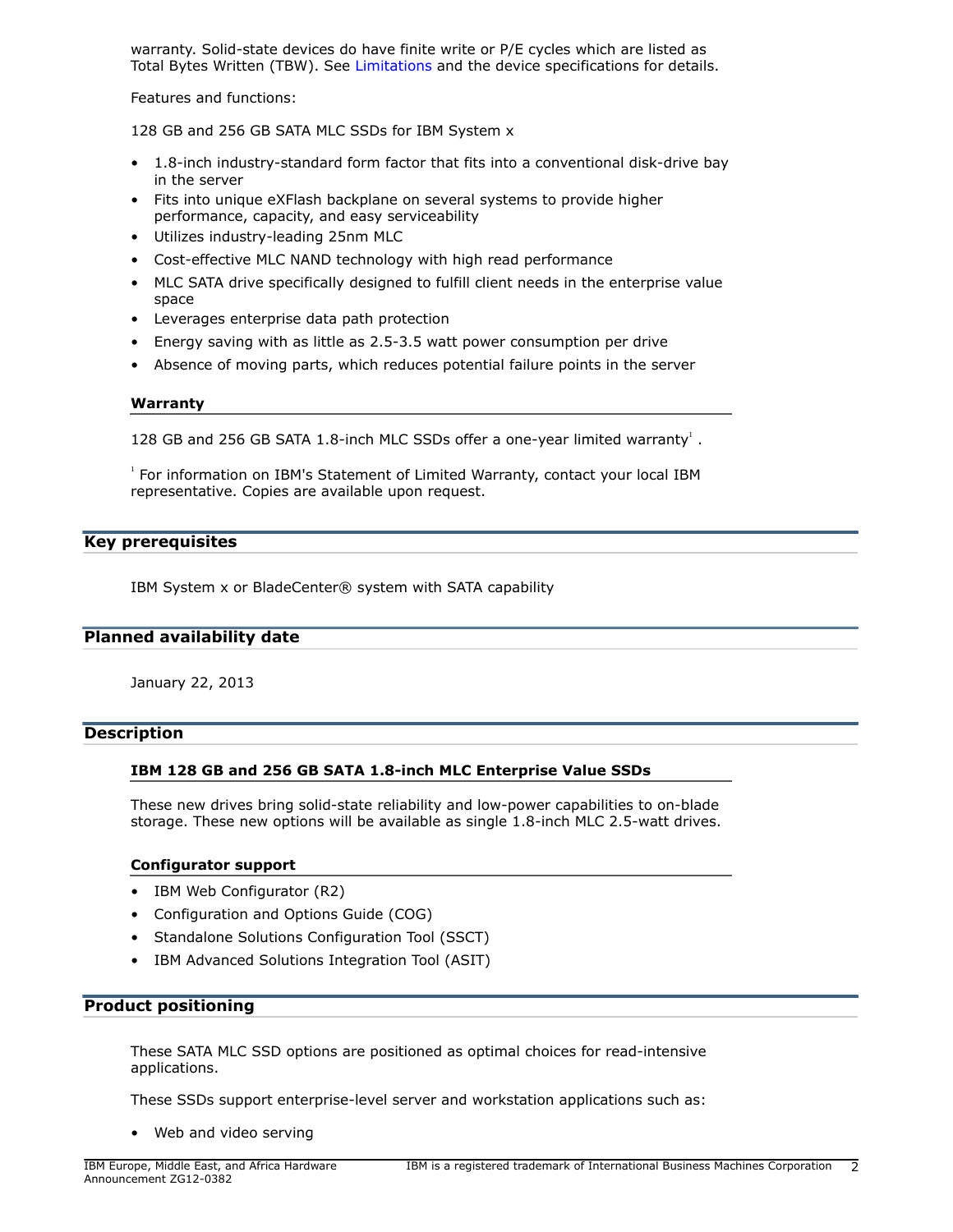- Streaming media
- Content delivery

# <span id="page-2-1"></span>**Product number**

| Description                                       | Part<br>number |
|---------------------------------------------------|----------------|
| IBM 128 GB SATA 1.8-inch MLC Enterprise Value SSD | 00w1222        |
| IBM 256 GB SATA 1.8-inch MLC Enterprise Value SSD | 00w1227        |

### <span id="page-2-0"></span>**Publications**

Publications are shipped with the announced products.

The IBM Systems Information Center provides you with a single information center where you can access product documentation for IBM systems hardware, operating systems, and server software. Through a consistent framework, you can efficiently find information and personalize your access. The IBM Systems Information Center is at

<http://publib14.boulder.ibm.com/infocenter/systems>

### **IBM Publications Center Portal**

### <http://www.ibm.com/shop/publications/order>

The Publications Center is a worldwide central repository for IBM product publications and marketing material with a catalog of 70,000 items. Extensive search facilities are provided, as well as payment options via credit card. A large number of publications are available online in various file formats, which can currently be downloaded free of charge.

Installation publications ship with the SSD.

### **Displayable softcopy publications**

None

**Source file publications**

None

### **Services**

### **Global Technology Services**

IBM services include business consulting, outsourcing, hosting services, applications, and other technology management.

These services help you learn about, plan, install, manage, or optimize your IT infrastructure to be an on-demand business. They can help you integrate your highspeed networks, storage systems, application servers, wireless protocols, and an array of platforms, middleware, and communications software for IBM and many non-IBM offerings. IBM is your one-stop shop for IT support needs.

For details on available services, contact your IBM representative or visit

<http://www.ibm.com/services/>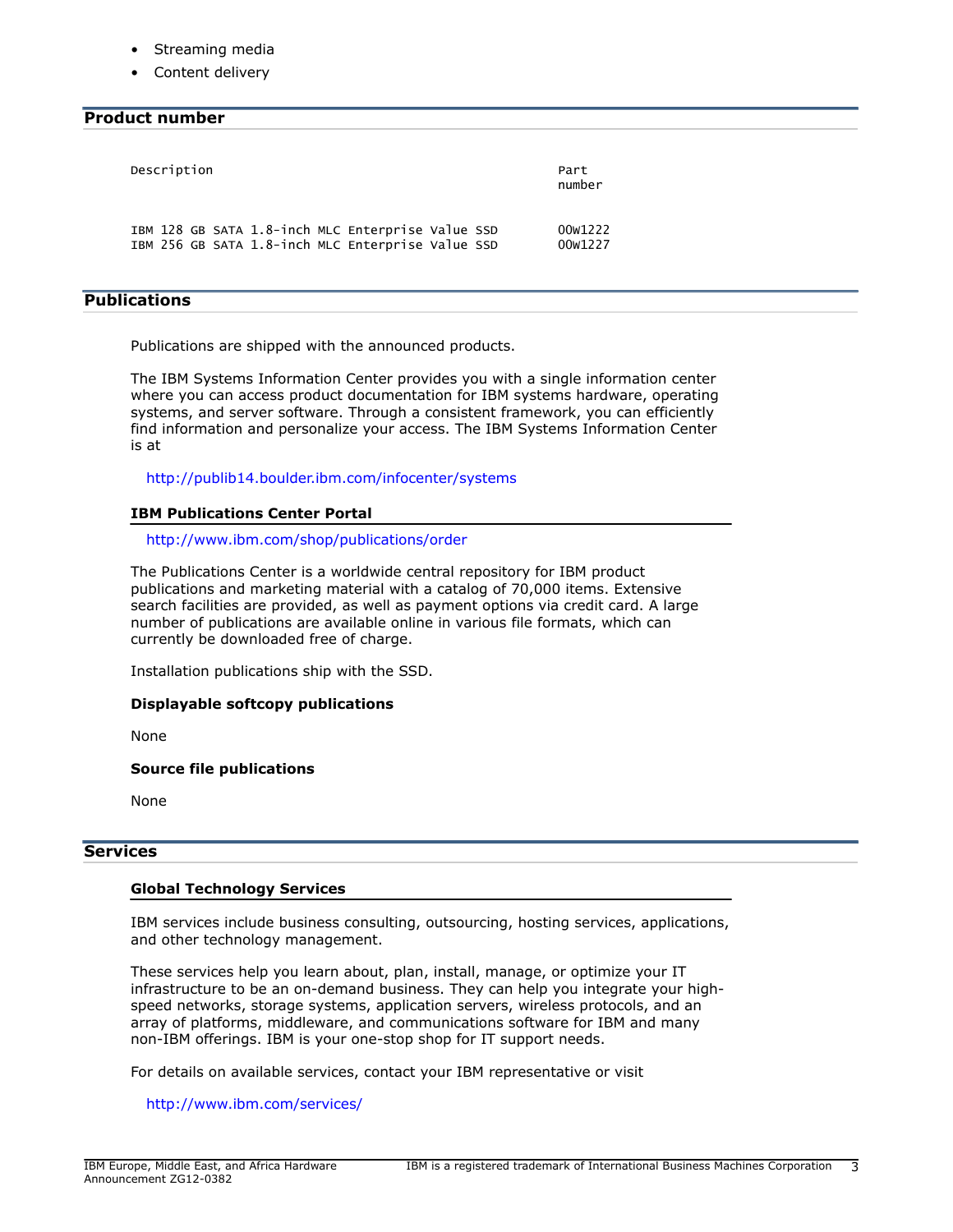For details on available IBM Business Continuity and Recovery Services, contact your IBM representative or visit

<http://www.ibm.com/services/continuity>

For details on education offerings related to specific products, visit

<http://www.ibm.com/services/learning/index.html>

Select your country, and then select the product as the category.

# <span id="page-3-0"></span>**Technical information**

### **Specified operating environment**

### *Physical specifications*

IBM 128 GB and 256 GB SATA 1.8-inch MLC Enterprise Value SSDs

- Approximate height: 5.0 mm (0.197 in)
- Approximate width: 54.0 mm (2.13 in)
- Approximate depth: 78.5 mm (3.09 in)
- Approximate weight: 45 gm (0.10 lb)

### **Shipping dimensions**

IBM 128 GB and 256 GB SATA 1.8-inch MLC Enterprise Value SSDs

- Height: 32.0 mm (1.26 in)
- Width: 226.0 mm (8.90 in)
- Depth: 150.0 mm (5.90 in)
- Weight: 150 gm (0.33 lb)

### *Standards*

None

### *Operating environment*

Temperature: 0° to 70°C (32° to 158°F)

Relative humidity: 8% to 85% (noncondensing)

Maximum altitude: 3,050 m (10,000 ft)

# *Hardware requirements*

These SDDs must be installed in selected System x or BladeCenter servers.

### *Software requirements*

The new IBM SATA SSDs work with most operating systems.

For further information, contact your IBM representative.

### *Compatibility*

For latest compatibility information, visit

<http://www-03.ibm.com/systems/info/x86servers/serverproven/compat/us/>

**Note:** Some configurations may not be compatible.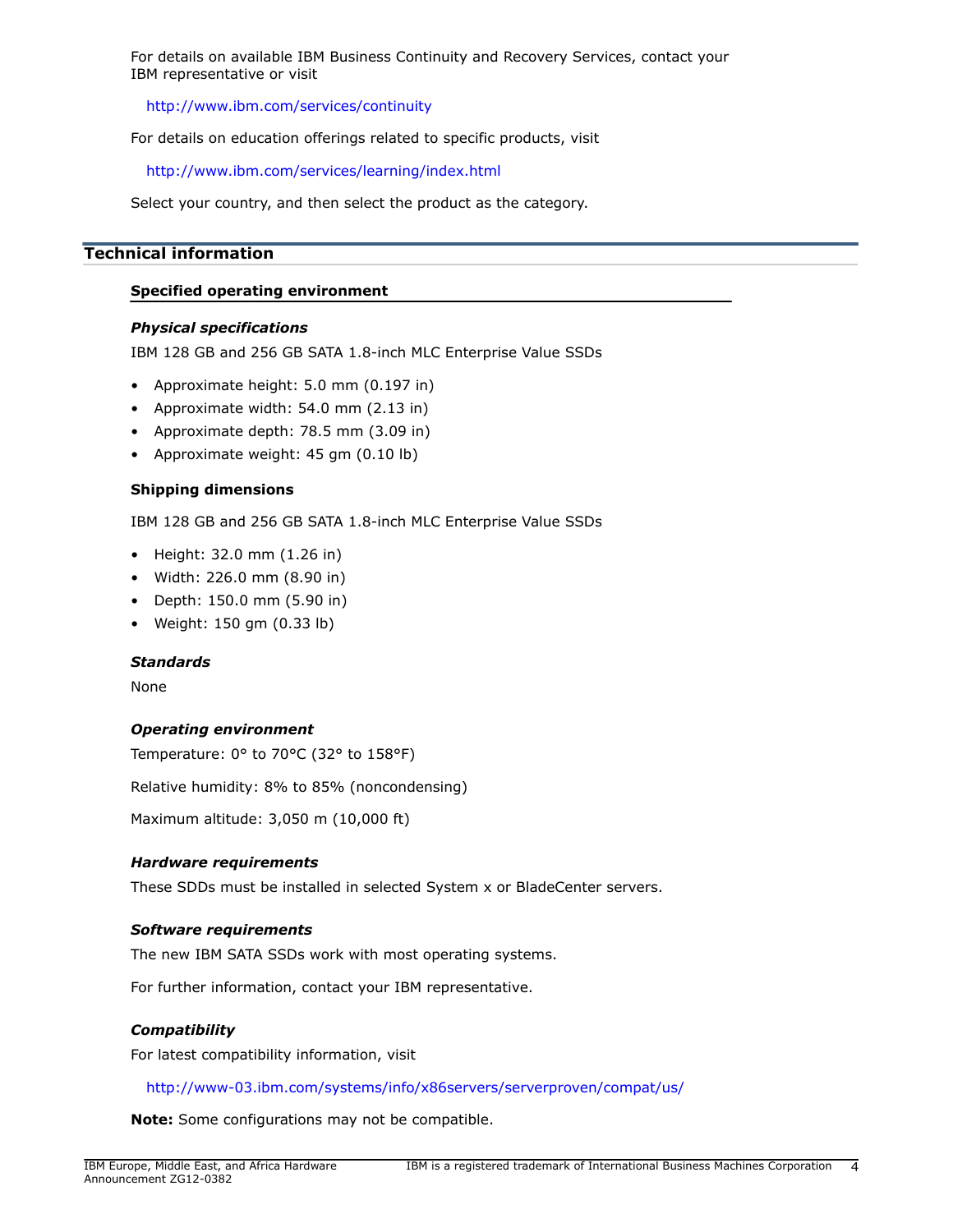# <span id="page-4-0"></span>*Limitations*

Solid-state memory cells have an intrinsic, finite number of write cycles that each cell can incur. As a result each solid-state device has a maximum amount of write cycles it can be subjected to documented as TBW (Total Bytes Written). IBM is not responsible for replacement of hardware that has reached the maximum guaranteed number of write cycles. This limit may be revealed as the SSD failing to respond to system-generated commands or becoming incapable of being written to. It is important to distinguish these enterprise value drives from other enterprise-level drives. Enterprise-level drives have much higher write endurance and as a result can withstand a greater number of writes over the lifetime of the device compared to enterprise value drives. SSD write endurance is an important factor to consider because unlike spinning disk media, NAND flash has a finite number of writes it will accept. SSD write endurance is typically measured by the number of program/ erase, or P/E, cycles the drive incurs over its lifetime, which per device is listed as Total Bytes Written (TBW) in the device specification. This statistic can be used to give an estimate of the drive's remaining life left based on the workload the drive will be subjected to. The TBW value assigned to a solid-state device is the total bytes of written data (based on number of P/E cycles) a drive can be guaranteed to complete. Reaching this limit does not cause the drive to immediately fail; it simply denotes the maximum number of writes that can be guaranteed. A solid-state device will not fail upon reaching the specified TBW. At some point based on manufacturing variance margin, after surpassing the TBW value, the drive will reach the end of life point, at which the drive will go into a "read only" mode.

As a result of the technology limitations of enterprise value solid-state devices, care must be taken to use them in write environments that will not exceed the TBW of the drive prior to the required life expectancy of the application.

As an example, let's assume an access pattern of 50% random data and 50% sequential data with block size mixes: 5% of the data is 4k block size, 5% of the data is 8k block size, 10% of the data is 16k block size, 35% of the data is 64k block size, and 35% of the data is 128k block size. For enterprise value drives capable of 72 TB of lifetime writes, assuming an approximation of the workload stated above as being worse case, the drive workload must be limited to no more than 40 GB of writes per day to last 5 years and stay inside the 72 TBW limit. For the device to last 3 years, the drive write workload must be limited to no more then 65 GB of writes per day.

Additional information is available at

### <http://www-03.ibm.com/systems/x/options/storage/solidstate/index.html>

### *User group requirements*

This announcement satisfies or partially satisfies the requirements from one or more of the worldwide user group communities. Groups include COMMON, COMMON Europe, Guide Share Europe (GSE), InterAction (Australia/New Zealand), Japan Guide Share (JGS), and SHARE Inc.

### **Planning information**

### *Customer responsibilities*

The new IBM SATA 1.8-inch MLC Enterprise Value SSD products are designed as customer setup. Customer installation instructions are shipped with each option part.

### *Cable orders*

None

### *Installability*

The IBM SATA SSDs require about 20 minutes for installation.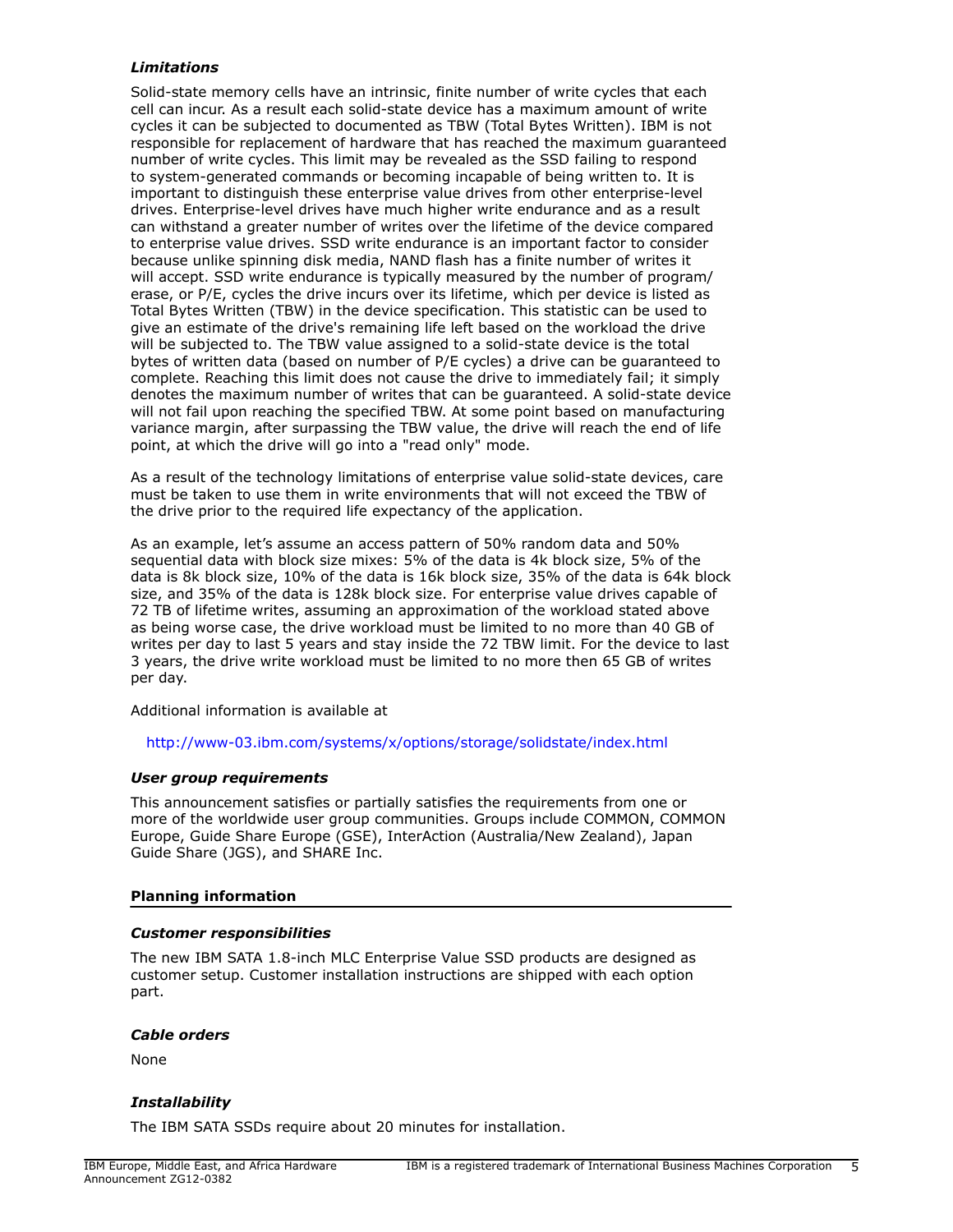Installation includes unpacking, attaching a customer-provided line cord, setting up, and powering on.

# *Packaging*

# **IBM 128 GB and 256 GB SATA 1.8-inch MLC SSDs**

| Product                                                             | Package description                                                                   | Boxes |
|---------------------------------------------------------------------|---------------------------------------------------------------------------------------|-------|
| IBM 128 GB and 256 GB<br>SATA 1.8-inch MLC<br>Enterprise Value SSDs | Option Unit Box                                                                       | 1     |
|                                                                     | Contents:                                                                             |       |
|                                                                     | <b>SSD</b><br>Important Notices and IBM Warranty Publication<br>SSD Information Flyer |       |

The SSDs are shipped as a single package. Other items are in zipped bags.

### **Retail only**

*Packaging dimensions/weight - 1.8-inch SSDs*

- Single box (HxWxD): 32.0 mm (1.26 in) x 226.0 mm (8.90 in) x 150.0 mm (5.90 in)
- Package weight: 150 gm (0.33 lb)

**Note:** All measurements are approximate.

### *Supplies*

**For end users:** IBM SATA 1.8-inch SSDs can be purchased through dealers around the world.

### **Security, auditability, and control**

It is a customer's responsibility to ensure that the server is secure to prevent sensitive data from being removed.

The customer is responsible for evaluation, selection, and implementation of security features, administrative procedures, and appropriate controls in application systems and communications facilities.

### **Global Technology Services**

Contact your IBM representative for the list of selected services available in your country, either as standard or customized offerings, for the efficient installation, implementation, and/or integration of this product.

### **IBM Electronic Services**

IBM has transformed its delivery of hardware and software support services to help you achieve higher system availability. Electronic Services is a web-enabled solution that offers an exclusive, no-additional-charge enhancement to the service and support available for IBM servers. These services are designed to provide the opportunity for greater system availability with faster problem resolution and preemptive monitoring. Electronic Services comprises two separate, but complementary, elements: Electronic Services news page and Electronic Services Agent.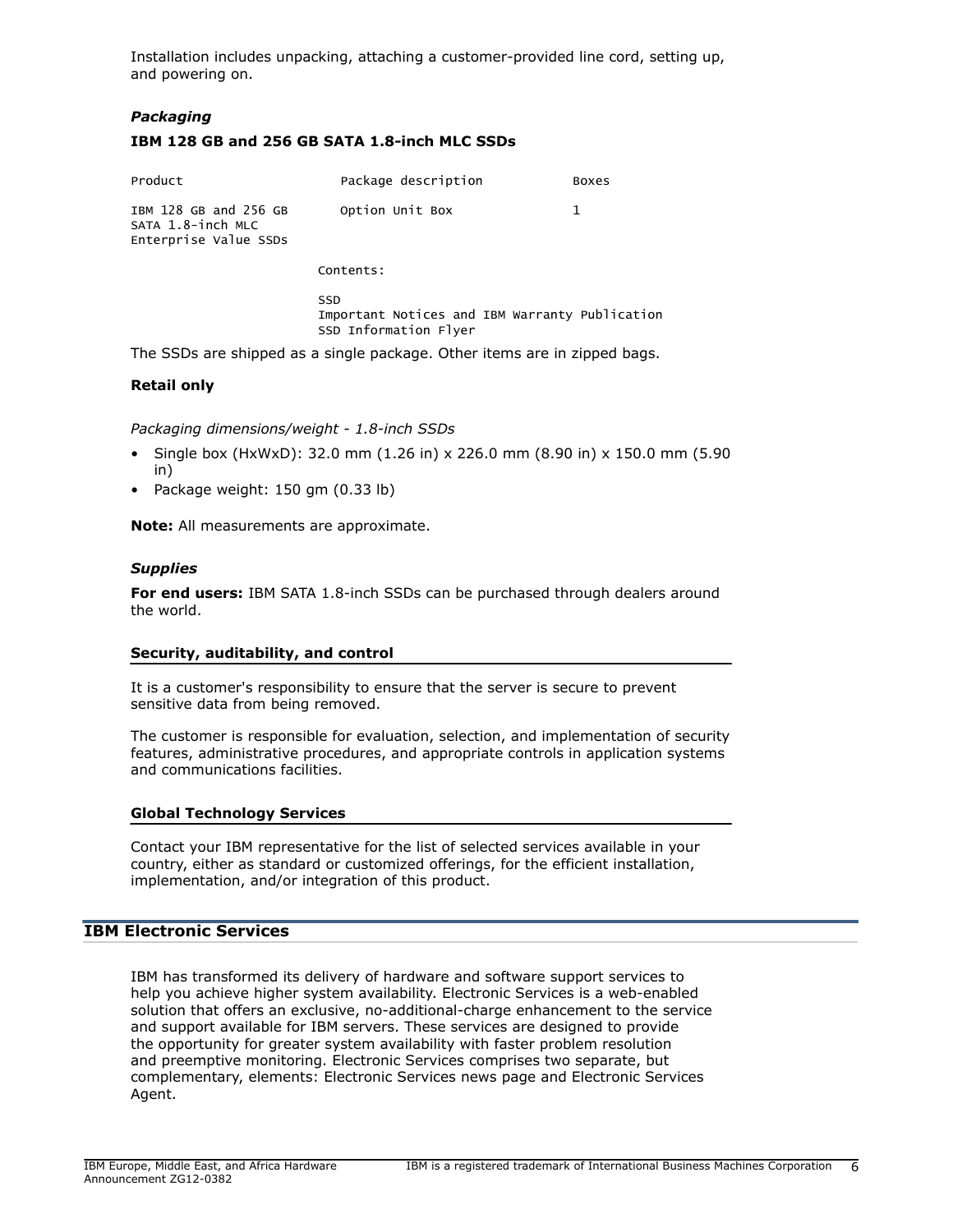The Electronic Services news page is a single Internet entry point that replaces the multiple entry points traditionally used to access IBM Internet services and support. The news page enables you to gain easier access to IBM resources for assistance in resolving technical problems.

The Electronic Service Agent $T^M$  is no-additional-charge software that resides on your server. It monitors events and transmits system inventory information to IBM on a periodic, client-defined timetable. The Electronic Service Agent automatically reports hardware problems to IBM . Early knowledge about potential problems enables IBM to deliver proactive service that may result in higher system availability and performance. In addition, information collected through the Service Agent is made available to IBM service support representatives when they help answer your questions or diagnose problems. Installation and use of IBM Electronic Service Agent for problem reporting enables IBM to provide better support and service for your IBM server.

To learn how Electronic Services can work for you, visit

<http://www.ibm.com/support/electronic>

# <span id="page-6-0"></span>**Terms and conditions**

*Field-installable feature*

Yes

# *Warranty period*

One-year limited warranty $^1$ , or system warranty.

An IBM part or feature installed during the initial installation of an IBM machine is subject to a full warranty effective on the date of installation of the machine. An IBM part or feature that replaces a previously installed part or feature assumes the remainder of the warranty period for the replaced part or feature. An IBM part or feature added to a machine without replacing a previously installed part or feature is subject to a full warranty effective on its date of installation. Unless specified otherwise, the warranty period, type of warranty service, and service level of a part or feature are the same as those for the machine in which it is installed.

- Warranty period: One year
- Service type (IOR/IOE/CCE/CCR): CRU
- Maintenance agreement: No
- Optional upgrade: No

### *Customer setup*

Yes

### *Machine code*

No license terms apply.

# *Optional features warranty period*

• Optional features: One-year limited warranty<sup>1</sup>.

Solid-state memory cells have an intrinsic, finite number of program/erase cycles that each cell can incur. As a result, solid-state storage has a maximum amount of program/erase cycles to which it can be subjected. IBM's warranty for the solid-state storage is limited to devices that have not reached the maximum guaranteed number of program/erase cycles, as documented in the *Official Published Specifications* for the product. Solid-state storage that reaches this limit may fail to operate according to its specifications.